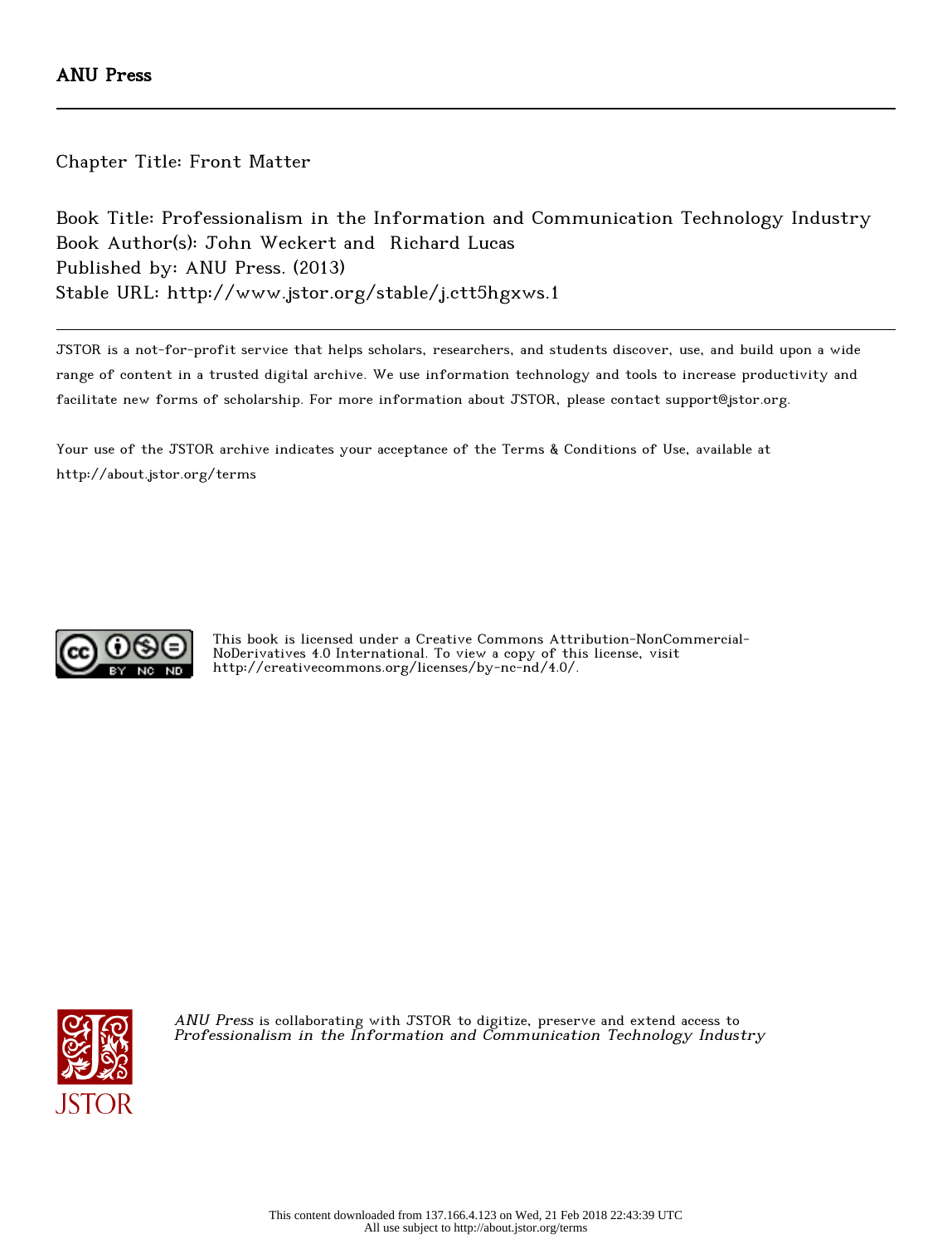# Professionalism in the Information and Communication Technology Industry

John Weckert

*Centre for Applied Philosophy and Public Ethics (CAPPE) Charles Sturt University*

Richard Lucas

*Information Systems University of Canberra*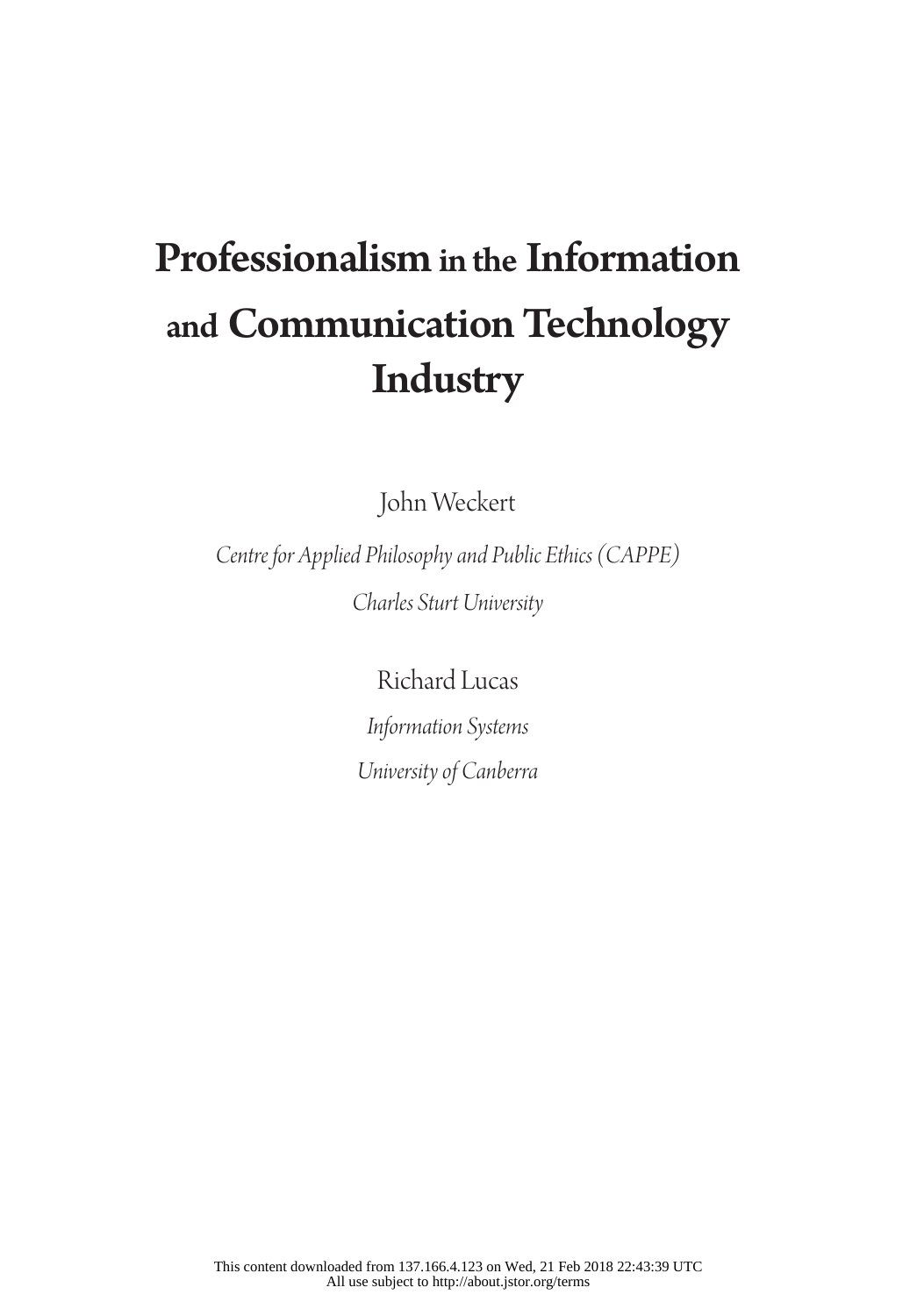This content downloaded from 137.166.4.123 on Wed, 21 Feb 2018 22:43:39 UTC All use subject to http://about.jstor.org/terms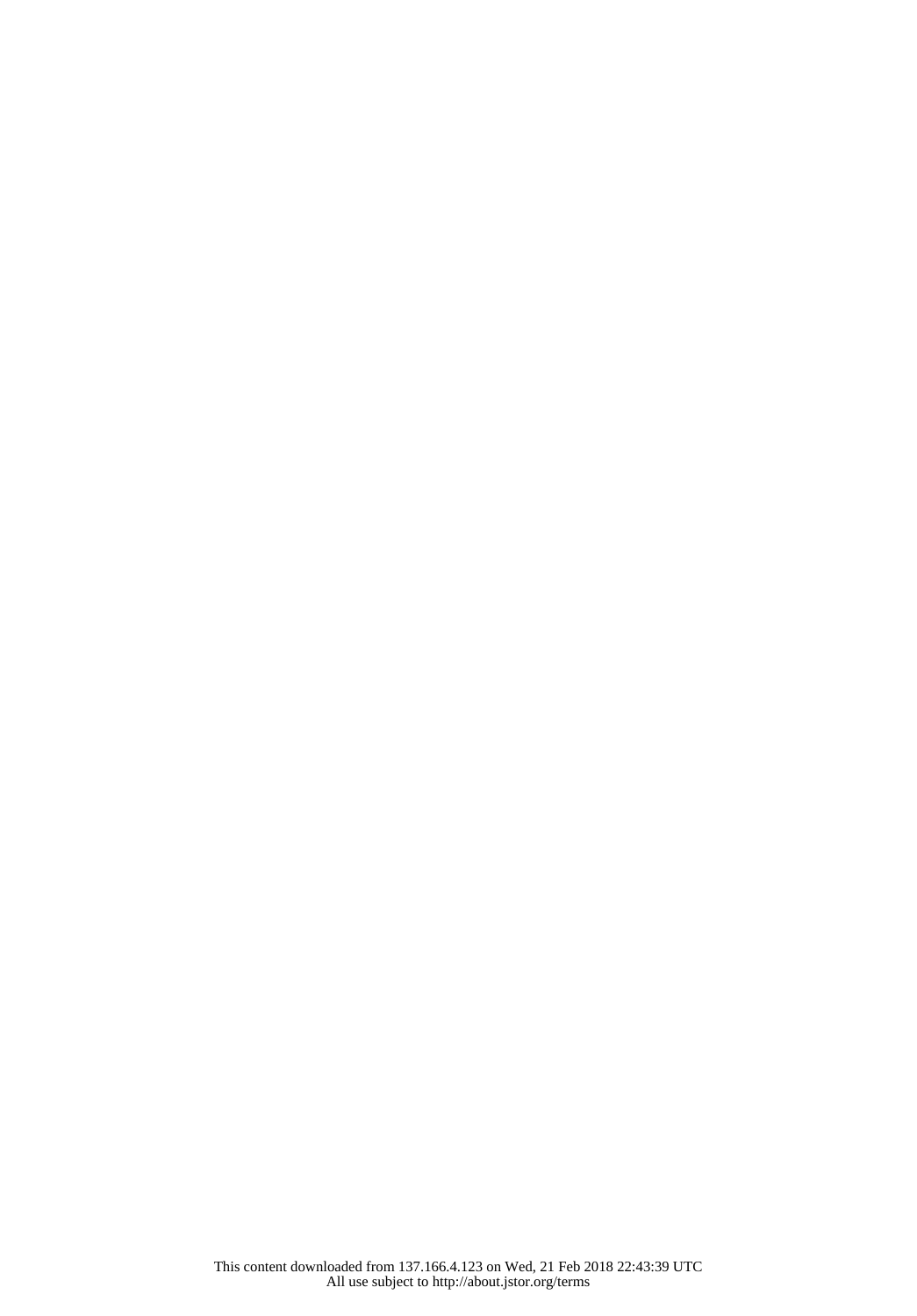# Professionalism **in the** Information **and** Communication Technology Industry

John Weckert

*Centre for Applied Philosophy and Public Ethics (CAPPE) Charles Sturt University*

Richard Lucas

*Information Systems*

*University of Canberra*







Practical Ethics and Public Policy Monograph 3 Series Editor: Michael J. Selgelid

This content downloaded from 137.166.4.123 on Wed, 21 Feb 2018 22:43:39 UTC All use subject to http://about.jstor.org/terms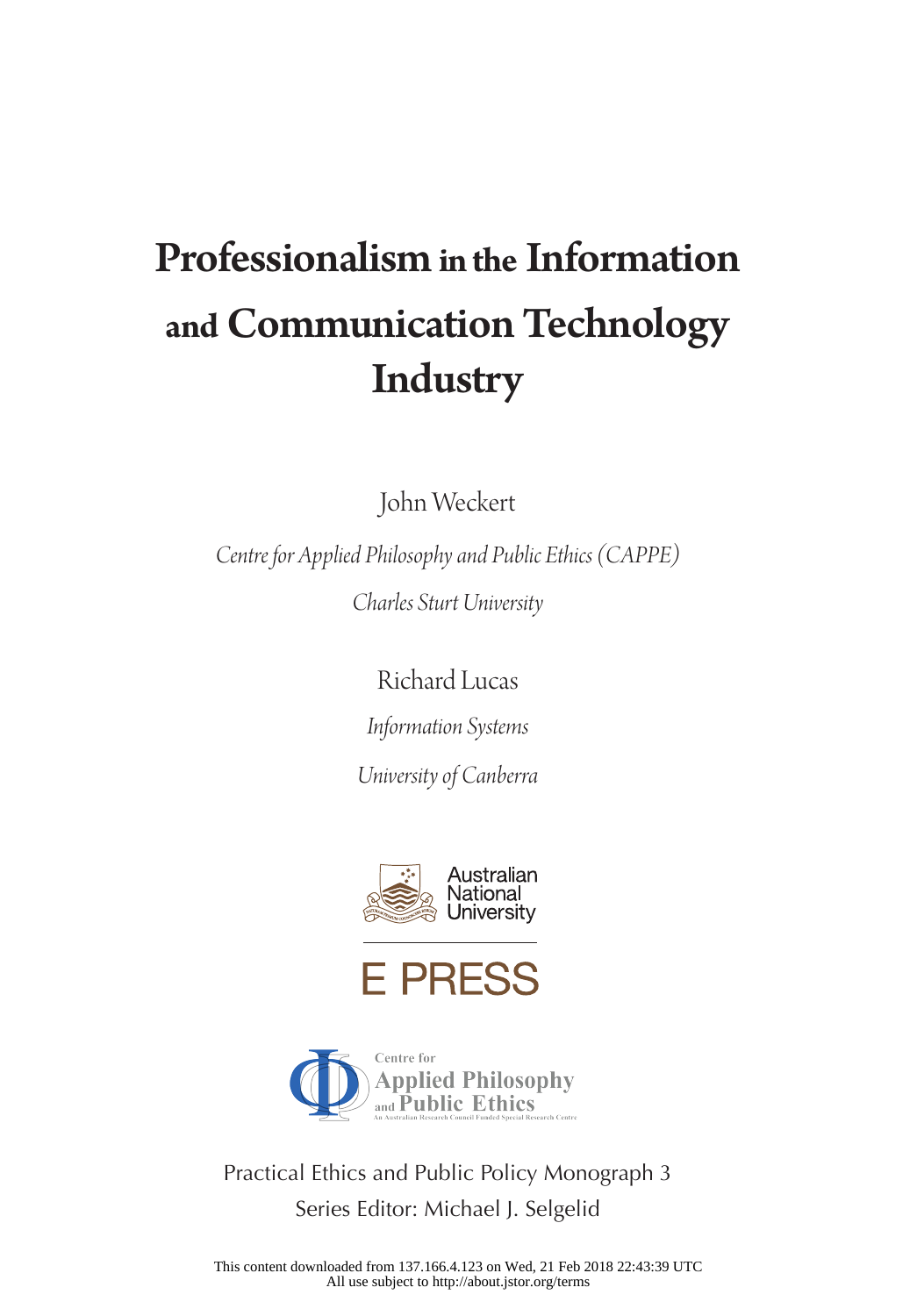

Published by ANU E Press The Australian National University Canberra ACT 0200, Australia Email: anuepress@anu.edu.au This title is also available online at http://epress.anu.edu.au

National Library of Australia Cataloguing-in-Publication entry

Author: Weckert, John.

- Title: Professionalism in the information and communication technology industry / John Weckert, Richard Lucas.
- ISBN: 9781922144430 (pbk.) 9781922144447 (ebook)
- Notes: Includes bibliographical references.
- Subjects: Information technology--Employees--Professional ethics. Telecommunication--Employees--Professional ethics. Employees--Attitudes.

Other Authors/Contributors: Lucas, Richard.

Dewey Number: 174.93034833

All rights reserved. No part of this publication may be reproduced, stored in a retrieval system or transmitted in any form or by any means, electronic, mechanical, photocopying or otherwise, without the prior permission of the publisher.

Cover design and layout by ANU E Press

Printed by Griffin Press

This edition © 2013 ANU E Press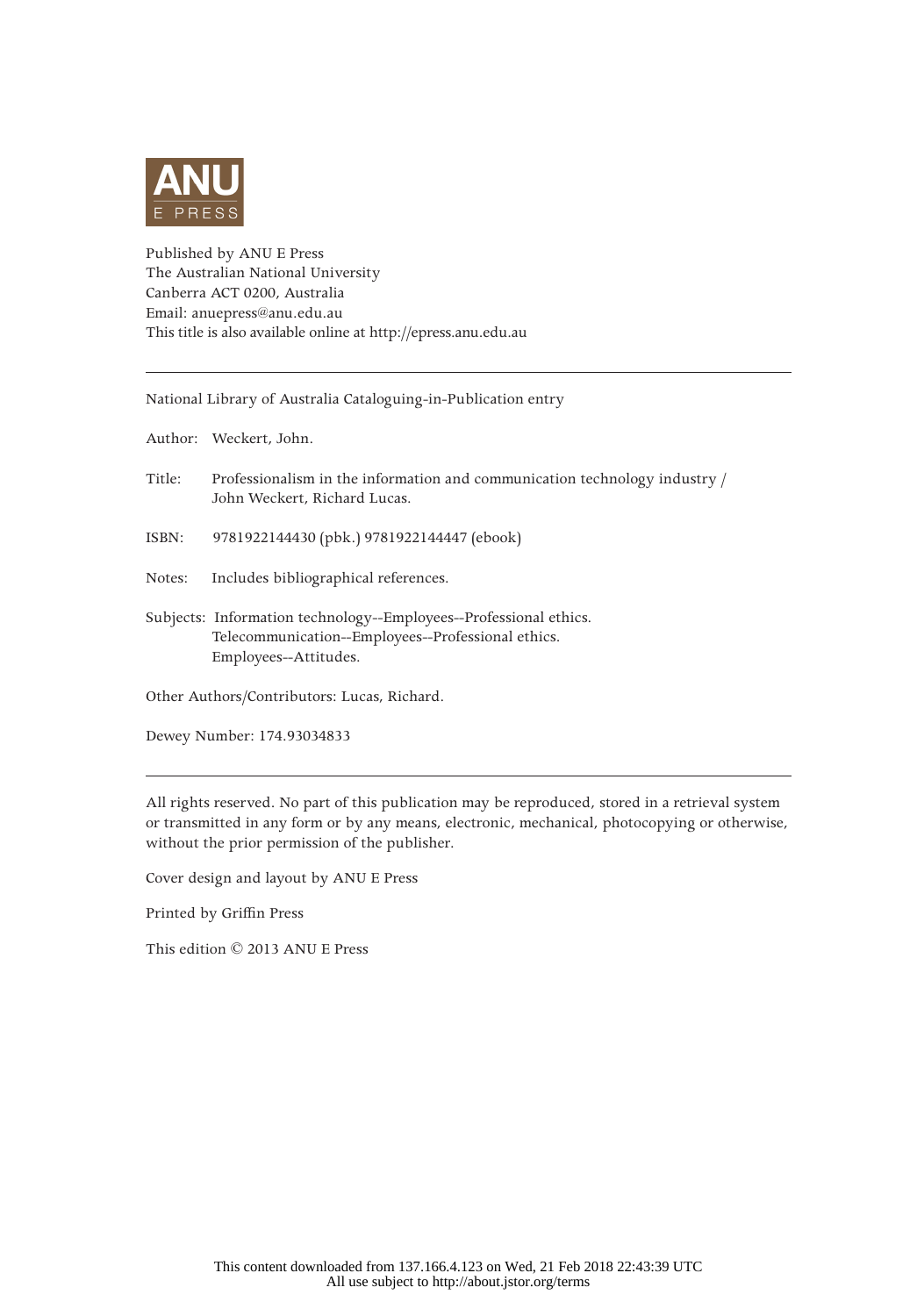## **Contents**

### **Section I. Regulating technology**

| On the need for professionalism in the ICT industry 5 |  |  |  |  |  |  |  |  |  |  |  |  |  |
|-------------------------------------------------------|--|--|--|--|--|--|--|--|--|--|--|--|--|
|-------------------------------------------------------|--|--|--|--|--|--|--|--|--|--|--|--|--|

1. The fundamental problem of regulating technology . . . . . . . . 11 *Michael Kirby*

### **Section II. Practitioners' perspectives**

| 2. The maturing of a profession $\ldots \ldots \ldots \ldots \ldots \ldots \ldots$<br>John Ridge |  |
|--------------------------------------------------------------------------------------------------|--|
| 3. Some ethical imperatives for the computing profession  49<br>Neville Holmes                   |  |
| Mark Haughey                                                                                     |  |

### **Section III. Professionalism**

| <b>Clive Boughton</b>                                                                                                  |  |
|------------------------------------------------------------------------------------------------------------------------|--|
| 6. ICT is not a profession: So what? $\ldots \ldots \ldots \ldots \ldots \ldots$ 95<br>John Weckert and Douglas Adeney |  |
| 7. Being a good computer professional: The advantages of<br>Richard Volkman                                            |  |
| 8. Informed consent in information technology:<br>Improving end user licence agreements 127<br><b>Catherine Flick</b>  |  |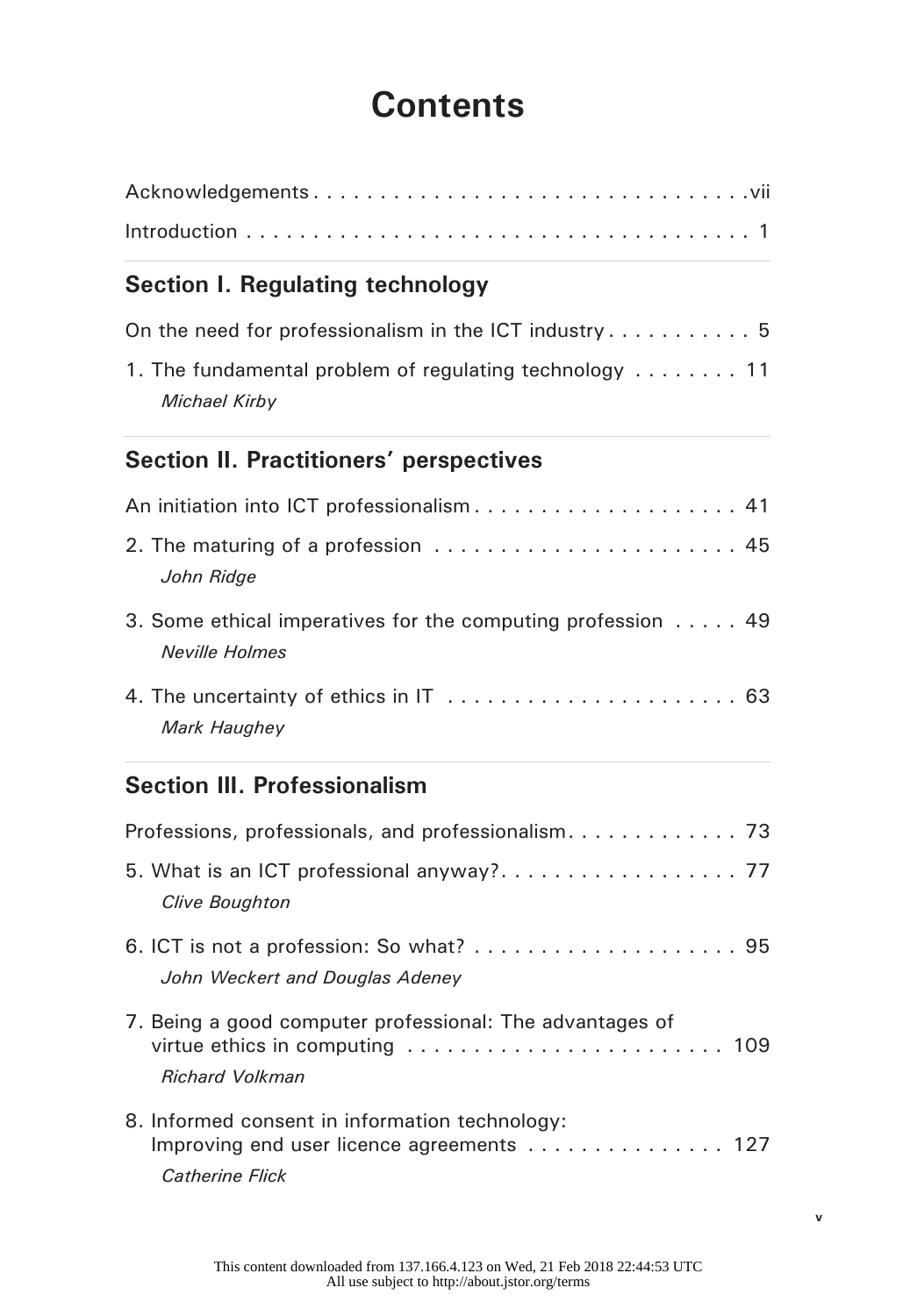### **Section IV. ICT governance**

| What is good governance? $\dots\dots\dots\dots\dots\dots\dots\dots\dots\dots$          |  |
|----------------------------------------------------------------------------------------|--|
| 9. Virtuous IT governance: IT governors can't be virtuous! 161<br><b>Richard Lucas</b> |  |
| Cecilia Ridgley                                                                        |  |

### **Section V. Ethics education**

| 11. Educating for professionalism in ICT:<br>Is learning ethics professional development? 211                                   |  |
|---------------------------------------------------------------------------------------------------------------------------------|--|
| David Lindley, Brenda Aynsley, Michael Driver, Robert Godfrey,<br>Robert Hart, Glen Heinrich, Bhuvan Unhelkar and Kim Wilkinson |  |
| 12. Experiential ethics education for IT professionals 233                                                                      |  |

### *Ian Stoodley, Christine Bruce and Sylvia Edwards*

#### **Section VI. Codes of ethics**

| Michael Bowern and Oliver K Burmeister                                                                                 |  |
|------------------------------------------------------------------------------------------------------------------------|--|
| 14. Business benefits from keeping codes of ethics up to date 295                                                      |  |
| Don Gotterbarn                                                                                                         |  |
| 13. ICT governance and what to do about the toothless tiger(s):<br>Professional organisations and codes of ethics. 267 |  |
|                                                                                                                        |  |

#### **Section VII. ICT and society**

| 15. Ethical issues of emerging ICT applications – a Euro-landscape 321 |  |
|------------------------------------------------------------------------|--|
| <b>Bernd Carsten Stahl and Simon Rogerson</b>                          |  |

16. Ethical issue determination, normativity and contextual blindness: Epistemological studies of the limits of formalism in ethics and their consequences for the theory of governance........ 343

*Philippe Goujon and Catherine Flick*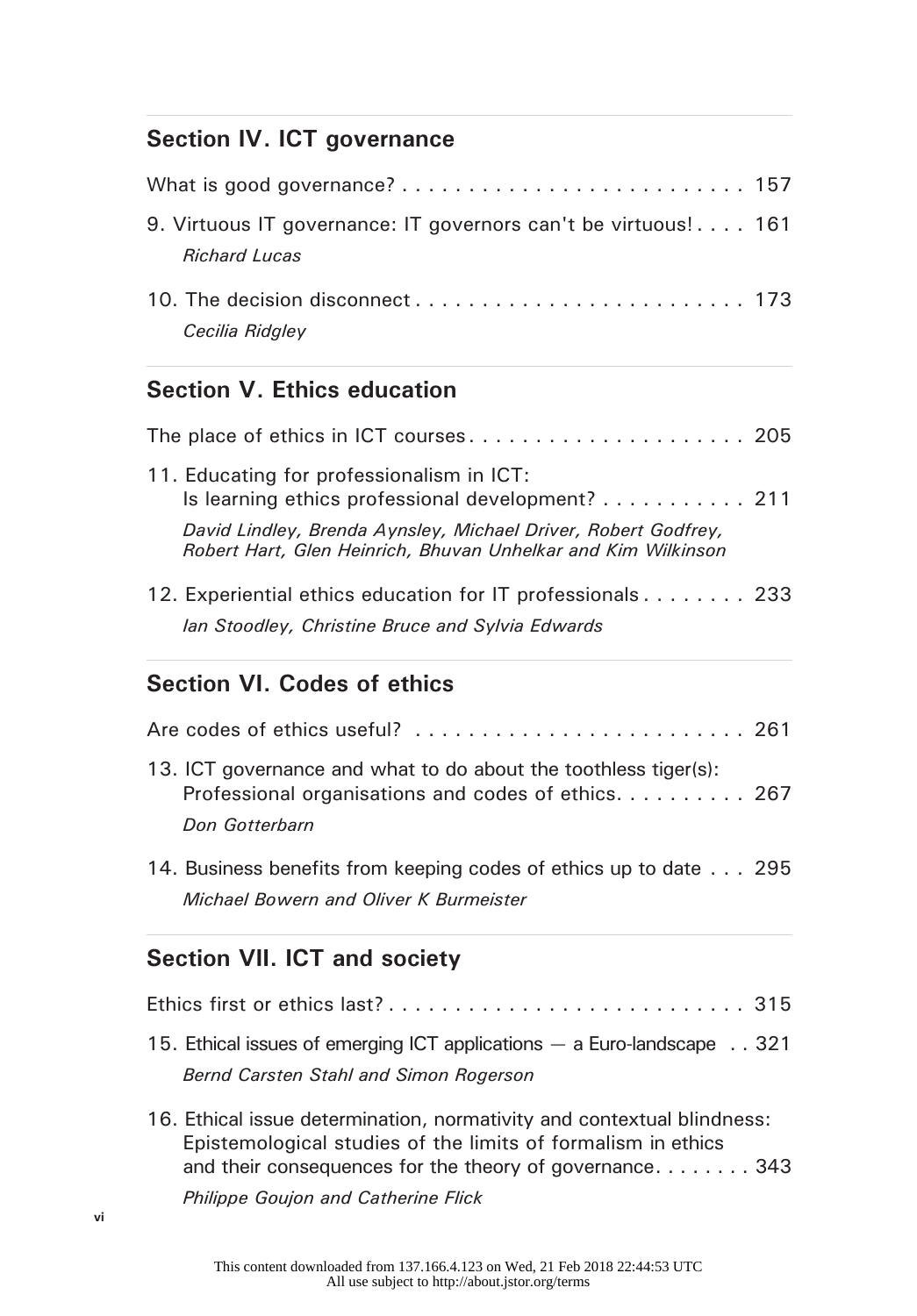### **6. ICT is not a profession: So what?**

John Weckert and Douglas Adeney Charles Sturt University and University of Melbourne

### **What is a profession?**

Information and communications technology (ICT) is not a profession in any significant sense, but this is not a slight on ICT. It is, of course, a profession in an insignificant sense. If a person develops software for a living as opposed to doing it as a hobby, that person is a professional software developer. Some people sing for a living and others just for fun. The former are professional singers while the latter are amateurs. In this sense any occupation is a profession insofar as those engaged in it are making a living from it, but this is not what is meant in discussions about whether or not ICT is a profession. What is in contention in those discussions is whether or not ICT is *merely* an occupation or whether it has characteristics, like medicine and law are claimed to have, that set it apart as a profession (this is the sense in which 'profession' will be used in the rest of this chapter).

What are the characteristics that distinguish a (so-called) profession from other occupations? The following, commonly suggested criteria for a profession, based on Deborah Johnson's list (2001), are:<sup>1</sup>

(a) The need to master a special, esoteric body of knowledge. This body of knowledge is usually obtained through higher education — for example, a degree in law — and is required in order to practise in the legal profession.

(b) Some amount of autonomy for both the profession as a whole and the individuals in it. Professionals have the autonomy to make decisions in their daily work, justified by the fact that they are experts and this is

<sup>1</sup> The Australian Council of Professions definition is this:

A profession is a disciplined group of individuals who adhere to ethical standards and who hold themselves out as, and are accepted by the public as possessing special knowledge and skills in a widely recognised body of learning derived from research, education and training at a high level, and who are prepared to apply this knowledge and exercise these skills in the interest of others. It is inherent in the definition of a profession that a code of ethics governs the activities of each profession. Such codes require behaviour and practice beyond the personal moral obligations of an individual. They define and demand high standards of behaviour in respect to the services provided to the public and in dealing with professional colleagues. Further, these codes are enforced by the profession and are acknowledged and accepted by the community.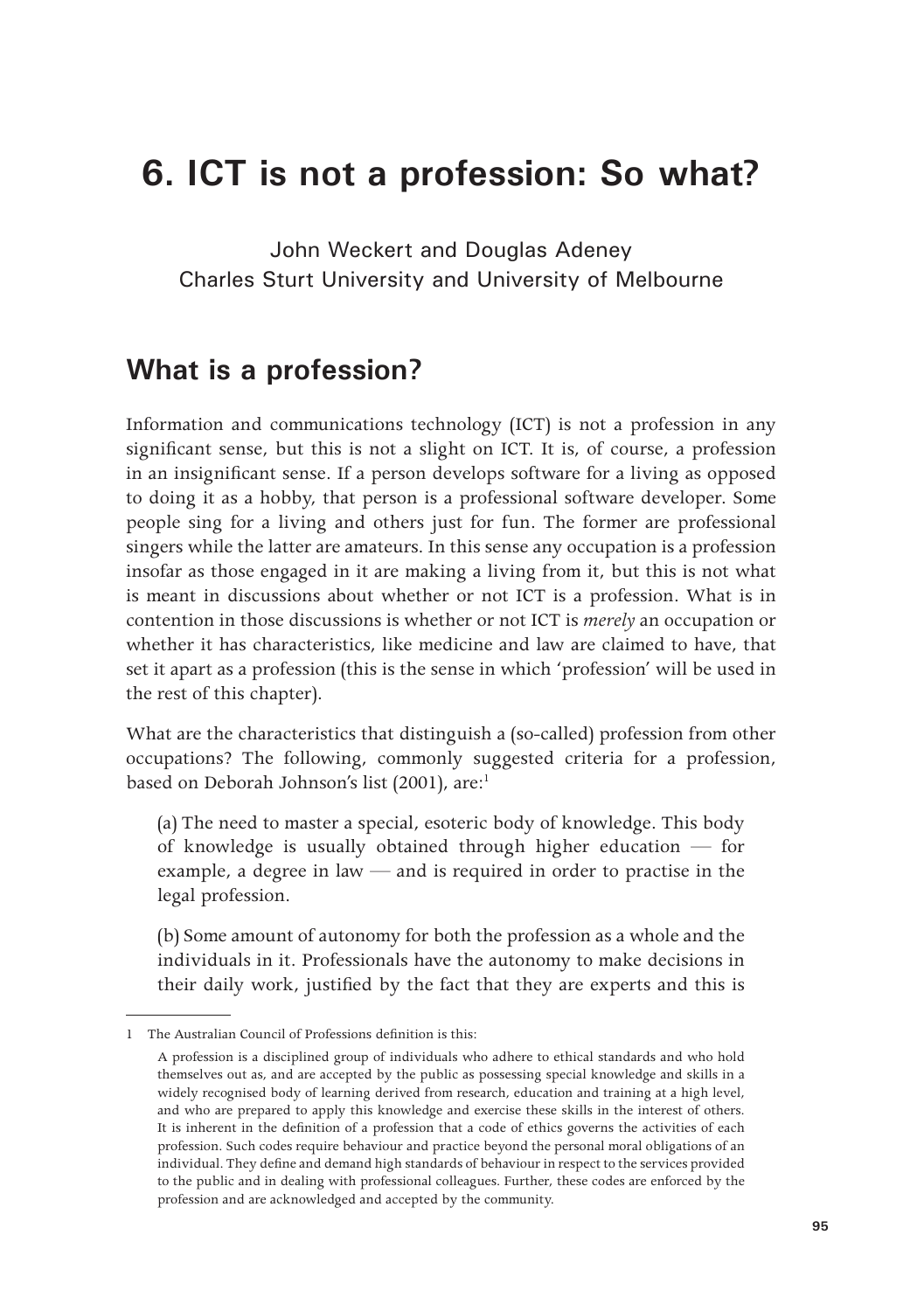Professionalism in the Information and Communication Technology Industry

based on their training. So, for instance, a lawyer will have the autonomy to decide on the best way to defend his or her client, as opposed to taking orders from some higher authority. This autonomy also extends to the profession as a whole. The profession regulates itself, making decisions about who is able to enter it and to what standards they should be held. It will generally be able to do this with little government interference.

(c) Connected to the autonomy of professions as a whole is the existence of a formal organisation. A profession will usually be governed by a unifying body that is recognised by the government — for example, the Australian Medical Association (AMA). This body may have several roles, such as setting standards for certification and having the authority to expel members from the profession.

(d) A profession will also generally have a code of ethics that both sets the standards of behaviour for its members and signals to members of the public what to expect when they engage the services of a professional. For example, medical professionals are usually taken to be governed by the general principles of beneficence, non-maleficence, autonomy and justice.

(e) Finally, professions are typically understood to fulfil a social function. This will often be connected to a social good, such as health or justice, or concerned with more general social benefits, such as providing the technologies and infrastructures to enable society to function effectively. In general, the idea is that professionals serve the interests of the public. So, for instance, the role of the lawyer is to promote justice, the role of police is taken to be the provision of security, and the role of engineers is the provision of technologies that enable things such as communication and transportation (Johnson, 2001: 60–61).

### **Doubts about ICT as a profession**

We have three reasons for doubting that ICT is a profession. The first is the diverse nature of ICT, the second relates to the debate over licensing and certification, and the third is that there are no compelling reasons to believe that there are any professions in any significant sense at all.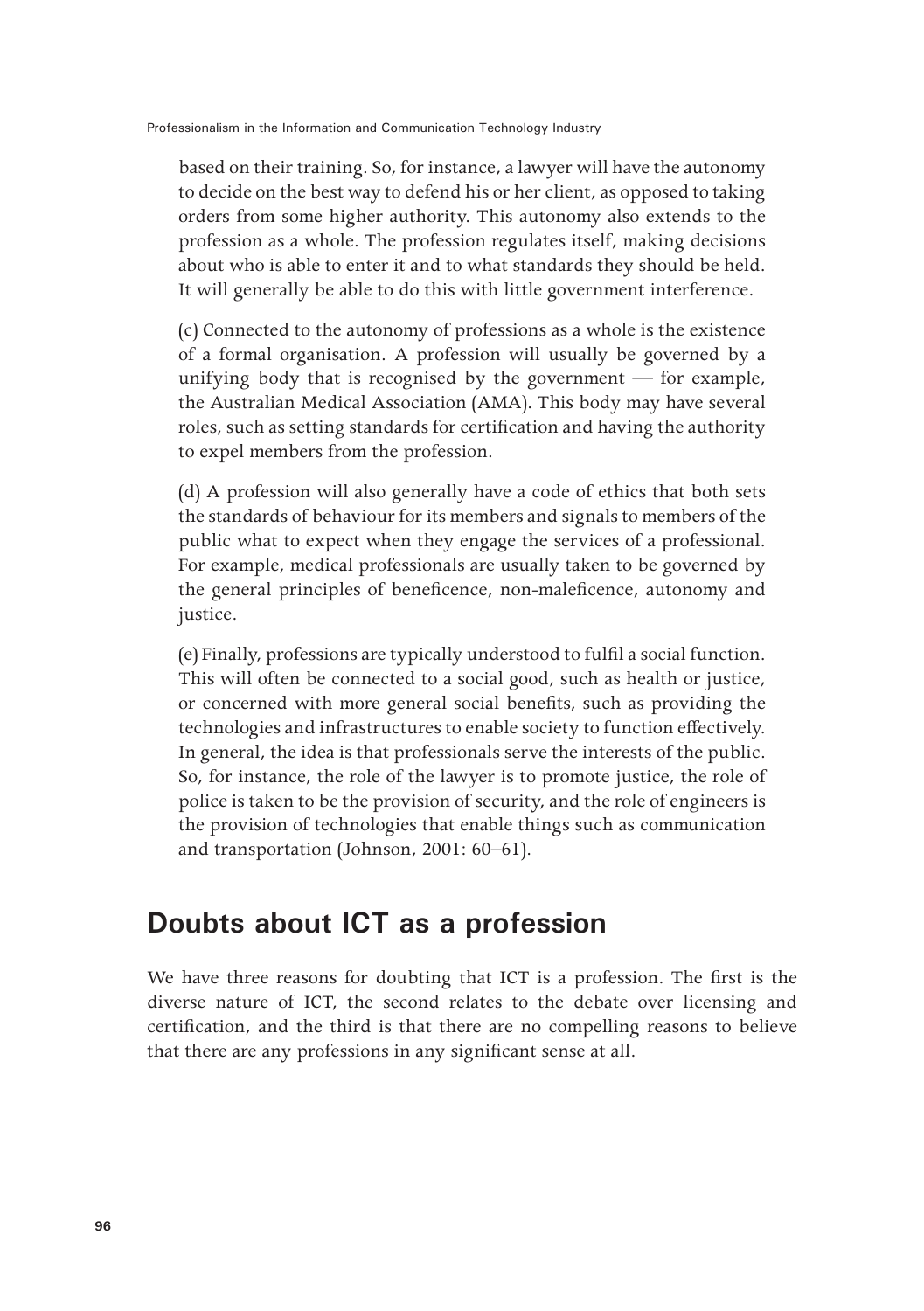### The diverse nature of ICT

One difficulty in calling ICT a profession should be noted, and that is the difficulty of knowing exactly what ICT is. ICT covers a wide variety of activities and is, to a large extent, an umbrella term. These activities include those of:

- information technology managers
- system managers, designers and analysts
- programmers
- software designers and engineers
- technical support
- ICT trainers
- database and systems administrators
- multimedia specialists and web developers
- computer network professionals.

#### (see also ACS, 2011)

Computers play a role in all of these occupations, but that is not enough to justify calling ICT as a whole, a profession. It does not follow from this, however, that some parts of ICT could not be professions; for example, software engineering. If there is to be serious discussion of ICT and professions, it should probably begin with an examination of which parts of ICT most resemble recognised professions (see Holmes in this volume for a similar position). Currently software engineering is probably the most likely candidate and most of the discussion concerning licensing has been in this field. But it is even doubtful whether software engineering can be considered a profession.

### Certification and licensing

Software engineering (SE), as was just suggested, has the most potential to be considered a profession. The vigorous discussion regarding licensing and certification in the industry suggests, however, that SE (and by implication ICT in general as well) is not considered a profession by a substantial number of those employed in the industry. Licensing has frequently been advocated, but just as frequently attacked, and implemented only in very few places. The ACM, for example, after giving the idea consideration, came out against it in 1999. Before proceeding, it is worth distinguishing between licensing and certification. A person is certified as being a qualified member of an occupation if, typically, he or she has satisfied certain requirements considered necessary for that occupation, for example, has passed particular examinations. While certification indicates that a person has certain skills, someone without certification can still practise.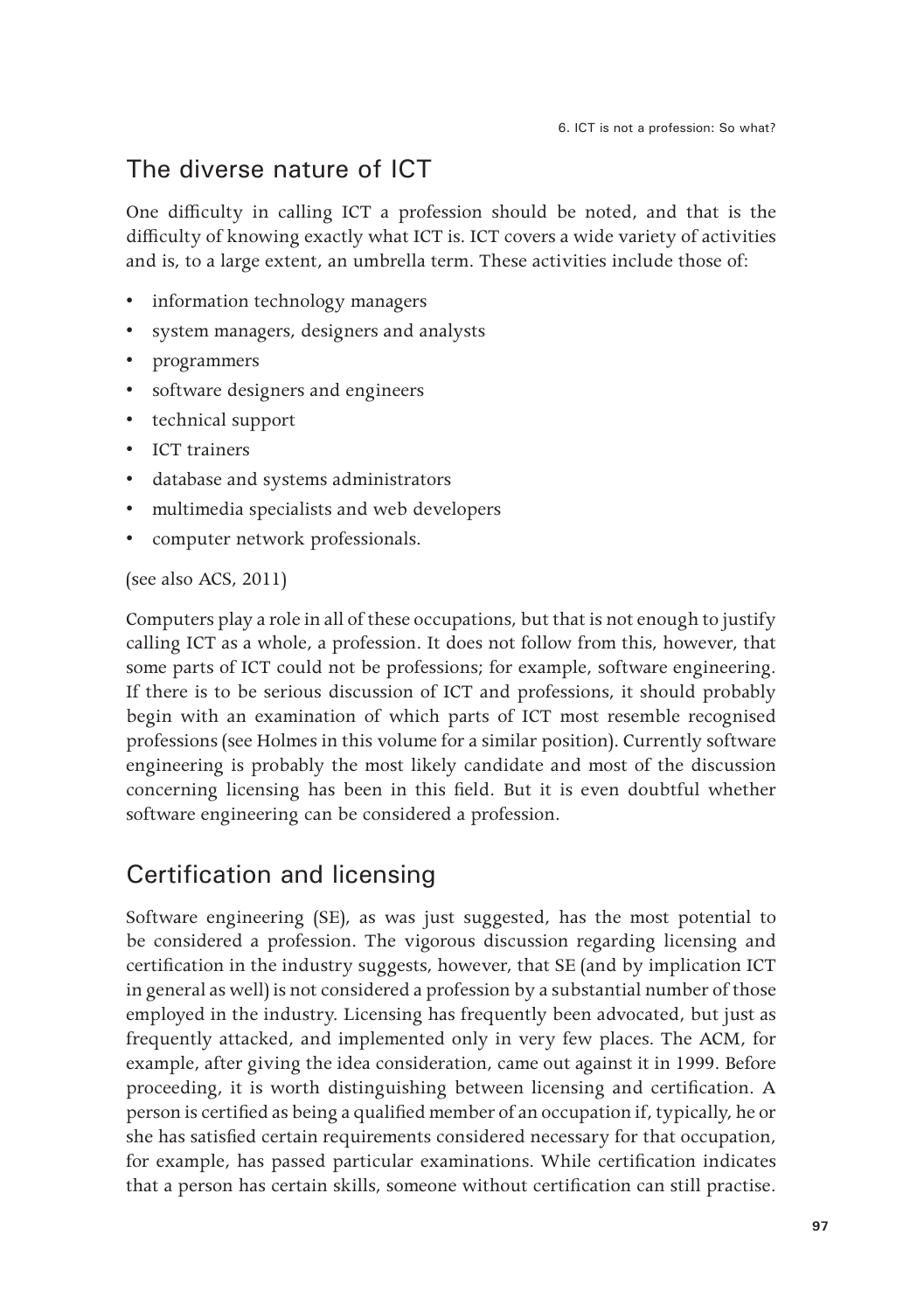Licensing carries legal weight. In occupations where there is licensing, a licence is necessary to practise legally. In the ICT industry, discussion of licensing has generally been limited to software engineering, but possible certification has been raised for ICT more generally.

The most common objection raised against licensing seems to be that, because SE is relatively new, there is as yet no recognised body of standard professional knowledge that all practitioners must have. This is something that is one of the definitive aspects of other professions (condition (a) above). According to John White and Barbara Simons, the ACM council believed that the 'state of knowledge and practice' was too immature to give assurances that 'the licensed engineer is capable of producing software systems of consistent reliability, dependability, and usability' (2002: 91). Tony Healy (2004) and John Knight and Nancy Leveson (2002) also argue that no generally accepted body of knowledge exists. Others, however, see it differently. Danielle Boykin (2007) discusses the introduction of examinations for SE licensing, something that clearly assumes an accepted body of knowledge. Don Gotterbarn, a well-known campaigner for SE professionalism, has suggested (in conversation) that there is something absurd in maintaining the argument that, because knowledge is still developing in some field, that field cannot be a profession. On that basis, not even medicine would qualify as a profession, given that medical knowledge is still advancing. Some background to this debate can be found in Nancy R Mead (2009).

Another concern is that licensing 'would expose software developers to malpractice suits' (Healy, 2004). This, in itself, is no objection to licensing. Most professionals are in this position and software developers are the odd ones out. This objection to licensing is expressed also by Knight and Leveson (2002), who believe that currently (or in 2002) professional standards for SE are not yet clear enough to make 'best practice' easily discernable. If indeed best practice and body of knowledge are so poorly defined in SE then, perhaps, the objection does have teeth but, as has just been seen, not all believe that the state of SE is so parlous.

While certification is weaker than licensing, as we noted, some argue that many of the same problems arise in ascertaining the criteria for certification (Knight and Leveson 2002).

The argument here is not about whether there should be licensing and/or certification in the ICT industry. It is about whether ICT is mature enough yet to be considered a profession. The doubt within the industry does not of course show decisively that ICT is not a profession.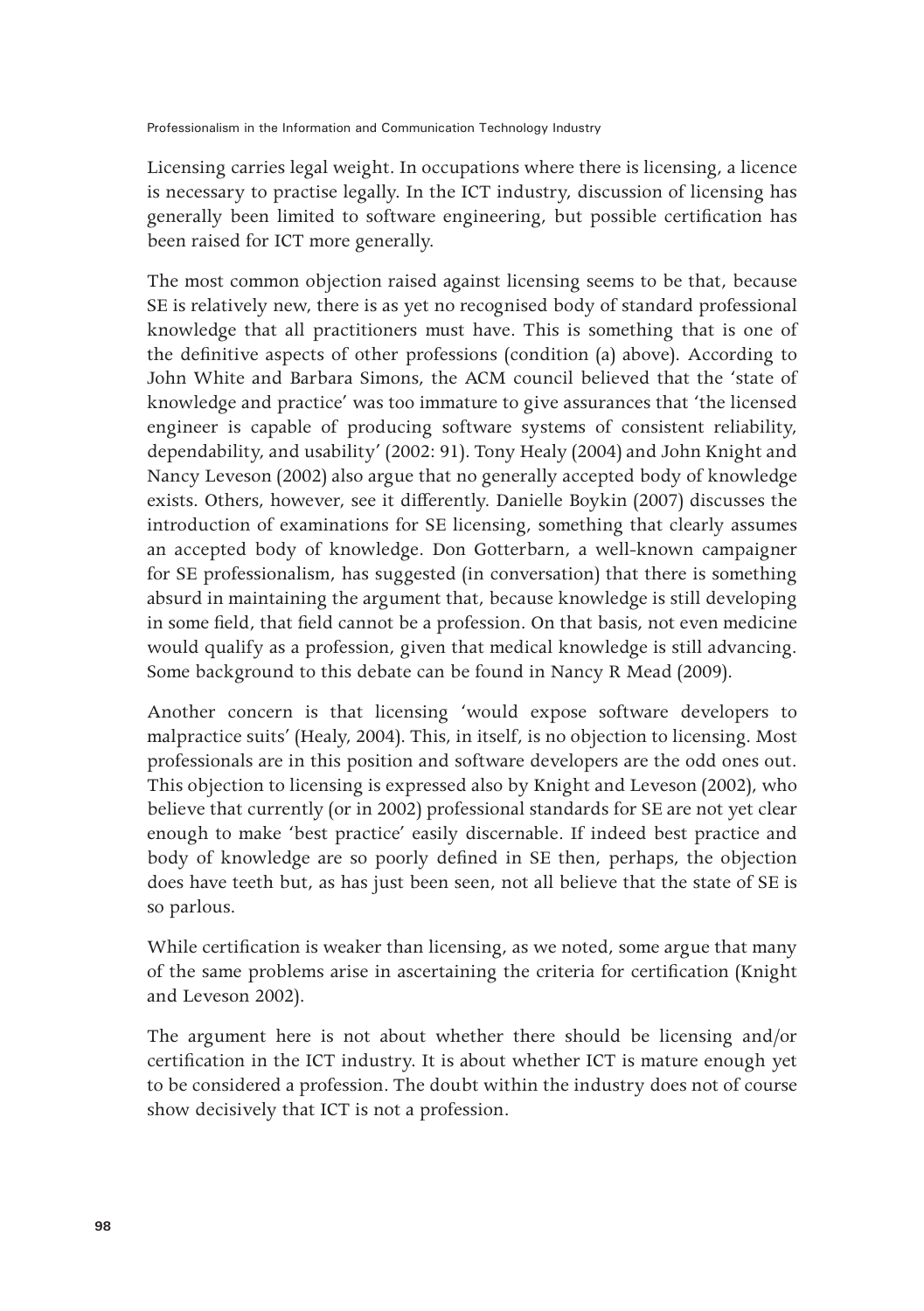### Scepticism regarding professions

A stronger reason for being sceptical of any claim that ICT is a profession is that good reasons exist to doubt that there are professions at all in any significant sense. Two problems become apparent when attempting to give an account of a profession.

First, standard accounts do not pick out only what are currently considered professions; they clearly encompass occupations that are not normally considered professions. On those criteria, plumbing should be a profession. Plumbers clearly have an esoteric body of knowledge not acquired by the rest of us. The skills of a plumber might not be obtained through a higher education degree, but their achievement does require a number of years of training on top of normal secondary education. Plumbers also have a degree of autonomy regarding how they undertake their work and how they solve particular problems; and they must belong to a formal organisation in order to practise, and this formal organisation has a code of ethics. Finally, plumbers clearly fulfil a social function (imagine a city without proper plumbing). They appear, therefore, to satisfy the criteria for a profession.

Consider the following extract from the Master Plumbers' Association of Queensland (2002):

CODE OF ETHICS, TRADE CUSTOMS AND PRACTICES:

1. It is considered that the health and well being of the community as it is affected by all Branches of the Plumbing Trade is of prime importance and shall be protected to the best of the member's ability. The task of raising the living standards of the community is one entrusted to the members of the Association, …

2. A member shall observe the highest standards of honesty in all of his transactions, …

It calls for the health and safety of the community and high ethical standards, and assumes special knowledge and skills when it calls for 'the highest quality of service and true value for money'. This is something that could not be provided without that knowledge, and its inclusion acknowledges a clear social function for the profession. It also acknowledges the vulnerability of their clientele. This is true not only regarding the plumber's work, but also because frequently, clients must give plumbers access to their homes at times when they are not present.

The only real difference from members of recognised professions, say doctors and lawyers, seems to be that plumbers get dirty, with real dirt; but adding a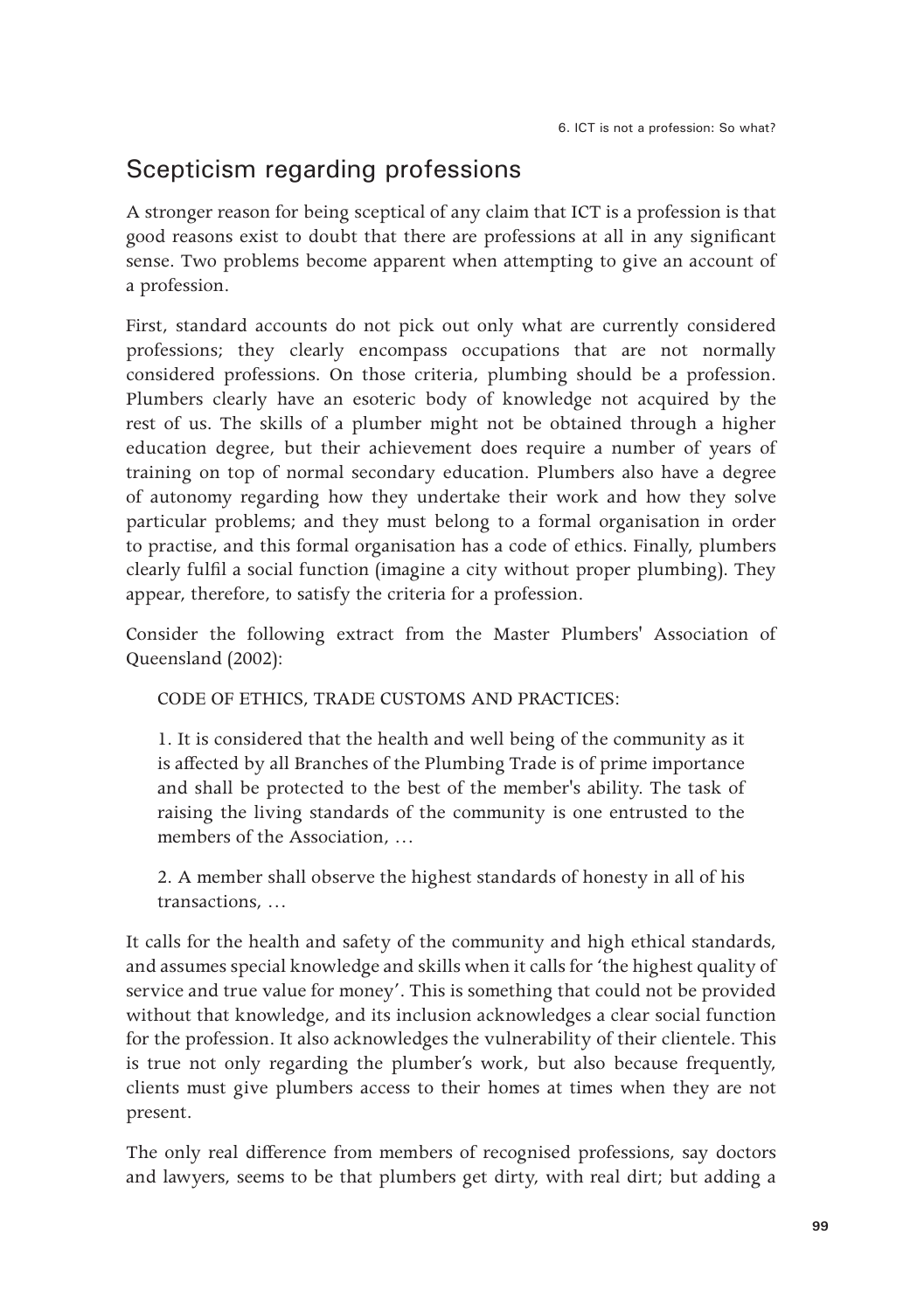criterion of cleanliness to the defintion of a profession seems odd. In any case, some scientists, for example those working in agriculture and biology, often get dirty, with real dirt, too; so, either they are not members of a profession or plumbing is no less a profession if getting dirty is allowed.

An additional reason for denying that plumbing is a profession, from Gotterbarn, is that members of professions have responsibilities to advise customers 'of potential negative impacts that a new system may have on the customer's business, quality of life, or the environment' (2004: 116). Members of professions do have this responsibility, but so do plumbers. When a plumber is hired, more is wanted than a technically good job; advice is normally required on whether what is asked for is, in the plumber's opinion, a good idea. Again, this does not distinguish plumbers from accepted professions.

The second problem is that the criteria offered seem arbitrary. Picking an occupation, say medicine or law, and then constructing a list of its characteristics and using that list as the criteria for a profession is hardly convincing. Why not choose plumbing or fruit picking? Historically a profession was a vocation, a calling from God. The clergy had a vocation, artisans an occupation, but this too has the ring of arbitrariness.

The considerations so far suggest that the notion of a profession is not useful in discussions of ICT, for four reasons: first, ICT is too diverse to be considered a 'profession'; second, doubt exists amongst ITC practitioners that ITC is ready to be called a profession; third, accounts of a 'profession' do not foreshadow only those pursuits that are commonly called 'professions'; and, finally, the criteria seem arbitrary. Before rejecting the notion altogether, though, it should be noted that it may have a use in encouraging good behaviour. Those who consider that they have a profession, rather than merely a job, may have extra motivation to carry out their work in a more conscientious and moral fashion, in order to uphold the good reputation of the so-called profession and because they are bound by a code of ethics. But, as we have just seen, plumbers too are bound by such codes, so it is not clear that the notion of a profession is important for providing motivation for good conduct. In any case, there does not seem to be much empirical evidence that members of recognised professions behave more ethically in their work than others.

### **A professional attitude**

The notion of a profession may not amount to much, but that of a *professional* is important. The view being advocated here is that someone is not a professional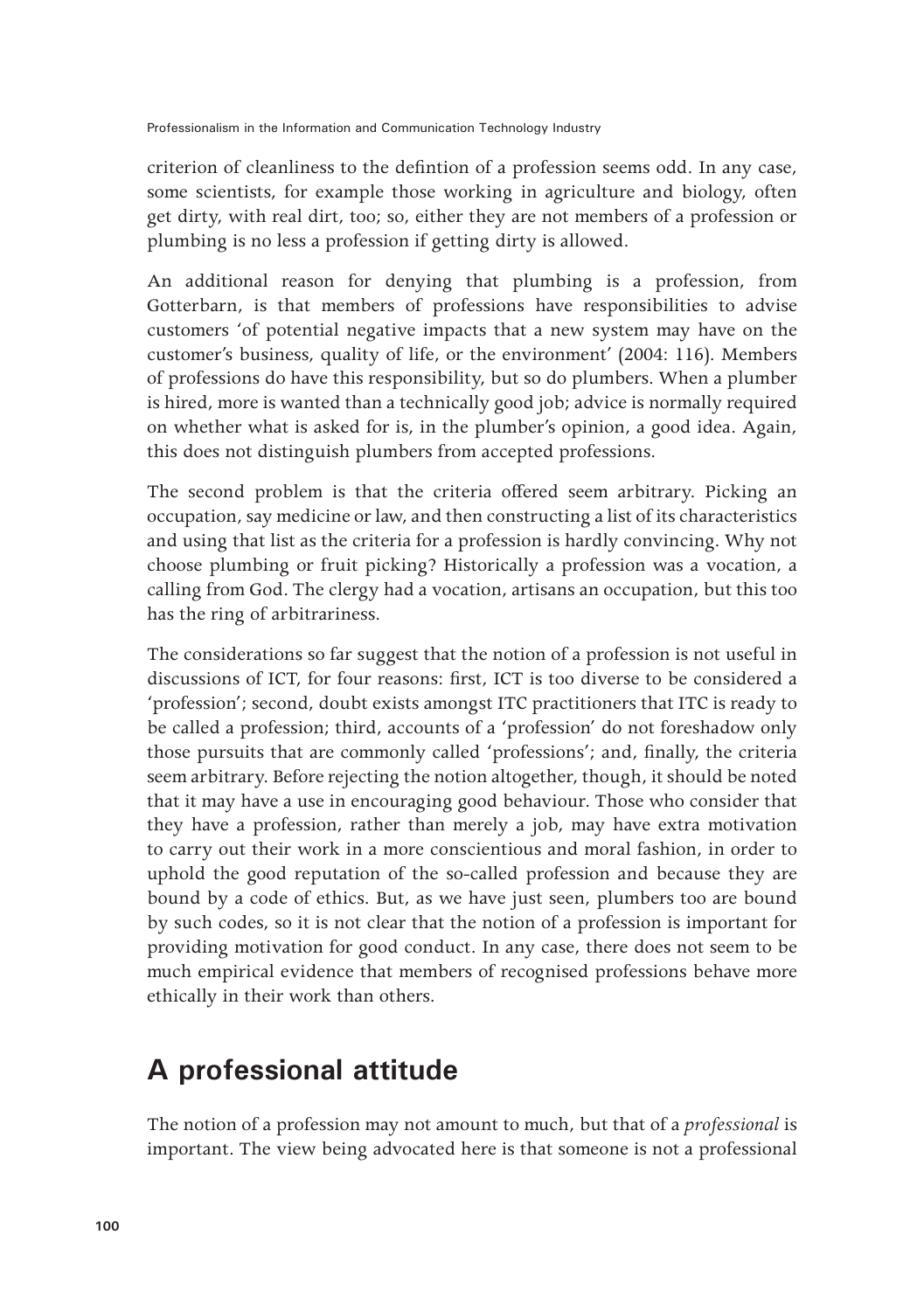on the basis of being a member of a certain occupation, a 'profession'. Rather, professionalism comes from having a *professional attitude*. The fictional mechanic, Mr JLB Matekoni, has such an attitude:

Mechanics could be the conveyers of the most serious news … on those occasions a suitably grave expression was required; one should not give bad mechanical news lightly, as Mr JLB Matekoni had felt obliged to tell his apprentices. He had overheard Charlie telling a woman that her car was *finished*, and on another occasion the young man had told a client that his brakes were the worst brakes in Botswana, adding, *And I've seen some pretty bad brakes in my time!* No, that was not the professional way, not that those young men understood what professionalism was all about (McCall Smith, 2010: 32).

For Mr JLB Matekoni, being a motor mechanic involves much more than being able to fix cars; equally important is how the mechanic deals with customers. He has a *professional attitude*. A professional attitude involves, at least, taking pride in one's work, trying to do it as well as possible and actively considering ways in which it might be done better, looking at it in the broader context of society as a whole, and taking responsibility for what does. Admittedly, there is more scope for the exercise of such an attitude in some fields of employment than in others: a worker doing repetitive work on a factory production line may not have much scope for reflection on how he or she might do his or her job better, or for pride in doing it well. But in a great many types of work, for example, law, medicine, plumbing, and ICT, there is ample scope for a *professional attitude*, and such an attitude should be encouraged and appreciated.

A professional attitude is particularly important in occupations where the person is an expert in the sense of having significant knowledge and skills not had by those outside the occupation. Special responsibilities, over and above those that we all have as human beings, are attached to this expertise, and a professional attitude involves taking these responsibilities seriously. Before elaborating on this, we look a little more closely at the concept of responsibility because of its central role in discussions of ICT professionalism.

The word `responsibility' has three distinct senses that are important for our purposes. First, there is the *causal* sense: if it is said that lightning was responsible for a fire, what is meant is that lightning caused the fire. It is ambiguous however to say that someone was responsible for a fire. This might just mean that the person indicated caused the fire, or it could mean that he or she is blameworthy (or praiseworthy, depending on the circumstances) for lighting it. This second sense is *moral* responsibility. Someone is morally responsible for an action if he or she played a causal role in the action and if it is appropriate to attribute praise or blame for causing it. A person who is responsible in the causal sense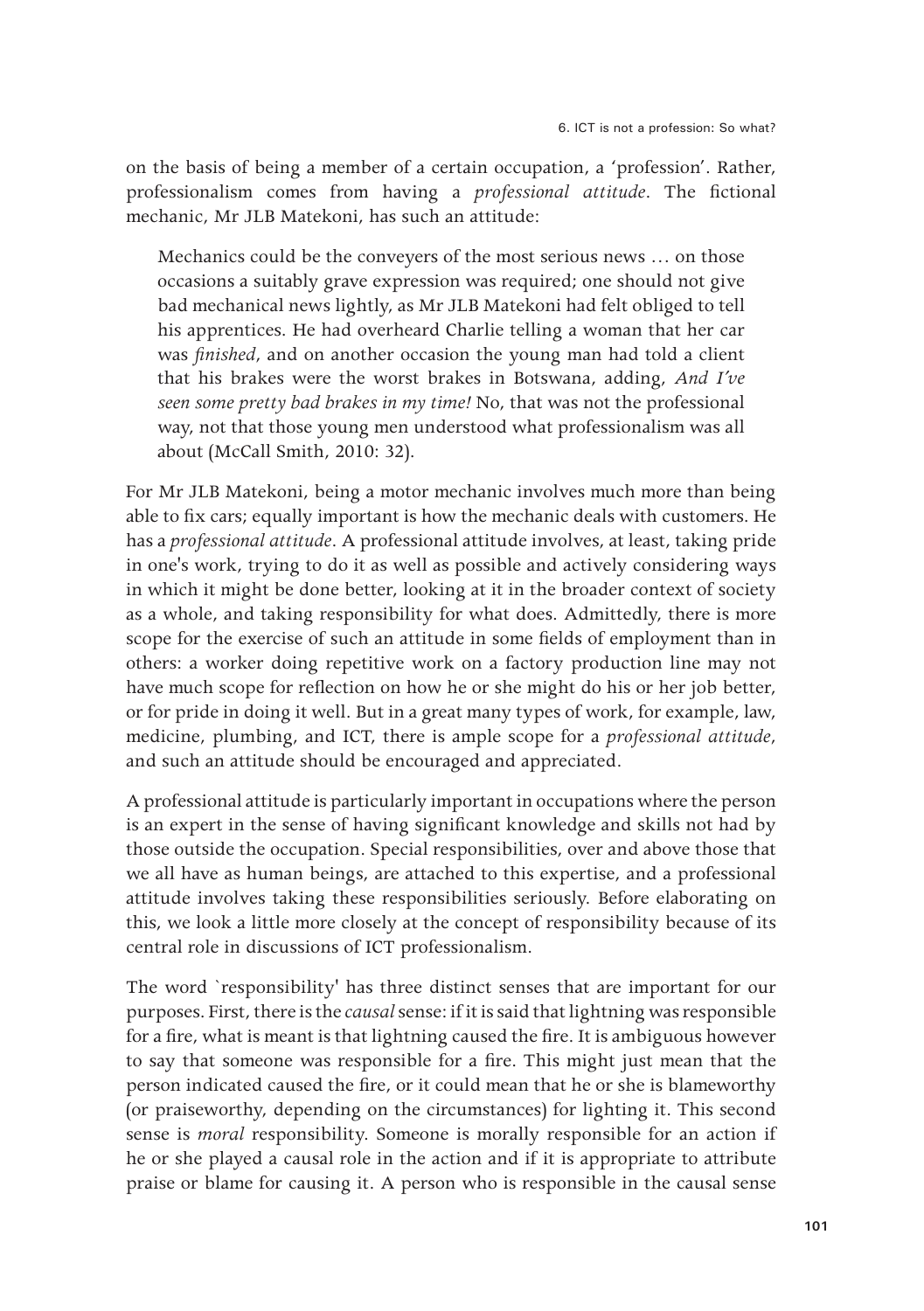is not always responsible in the moral sense. The third relevant sense is *role* responsibility. Certain responsibilities go with particular roles. The project manager's role carries the responsibility of overseeing the whole project, while the programmer's role has the responsibility to produce good code.

Someone may not be morally responsible for an event even when that person is causally responsible. This is an important point, especially in the context of professional attitudes in the ICT industry. When is a person (P) morally responsible for some event (E)? Three conditions must be satisfied: (1) P must have caused E, or knowingly allowed E to happen when he or she could have prevented it; (2) P must have intended to cause E, or allowed it through neglect or carelessness; (3) P must have been free to choose to, or not to, cause E. Condition (1) says only that P must have done whatever it was that caused E or not done what could have prevented it. If P rather than some other person, Q developed faulty software, then P is responsible, not Q. The second condition is satisfied if P intended to produce faulty software, or if it resulted from neglect or carelessness, for example, through neglecting to test the software thoroughly. Condition (3) shows the importance of autonomy. If P is insane or has no choice but to develop the software, and within an unreasonable amount of time, then moral responsibility is diminished or absent altogether.

In summary, then, P is morally responsible for faulty software if he or she

- developed it
- intended it to have faults or (more likely) was careless or negligent in some way
- was acting autonomously and not under duress.

Moral responsibility is related to *accountability*, but is not identical with it. Accountability can be taken as moral responsibility but it is not always used in this sense. Someone might be morally responsible for an action but not held accountable. This is commonly the situation in the computer software industry, where software developers are commonly not held accountable for malfunctioning software, even though a good case can be made that they ought to be because they are morally responsible. They are morally responsible because they developed the software (as well as meeting the other two conditions above). Frequently of course, where people are not held accountable, it would be argued that this is simply because they are not morally responsible. It is one thing, then, to urge workers in a given field to develop a professional attitude, or a more professional one, for the sake of their clients. It is another thing to seek to protect those clients by making the workers accountable. Some system of certification and/or licensing can support this move.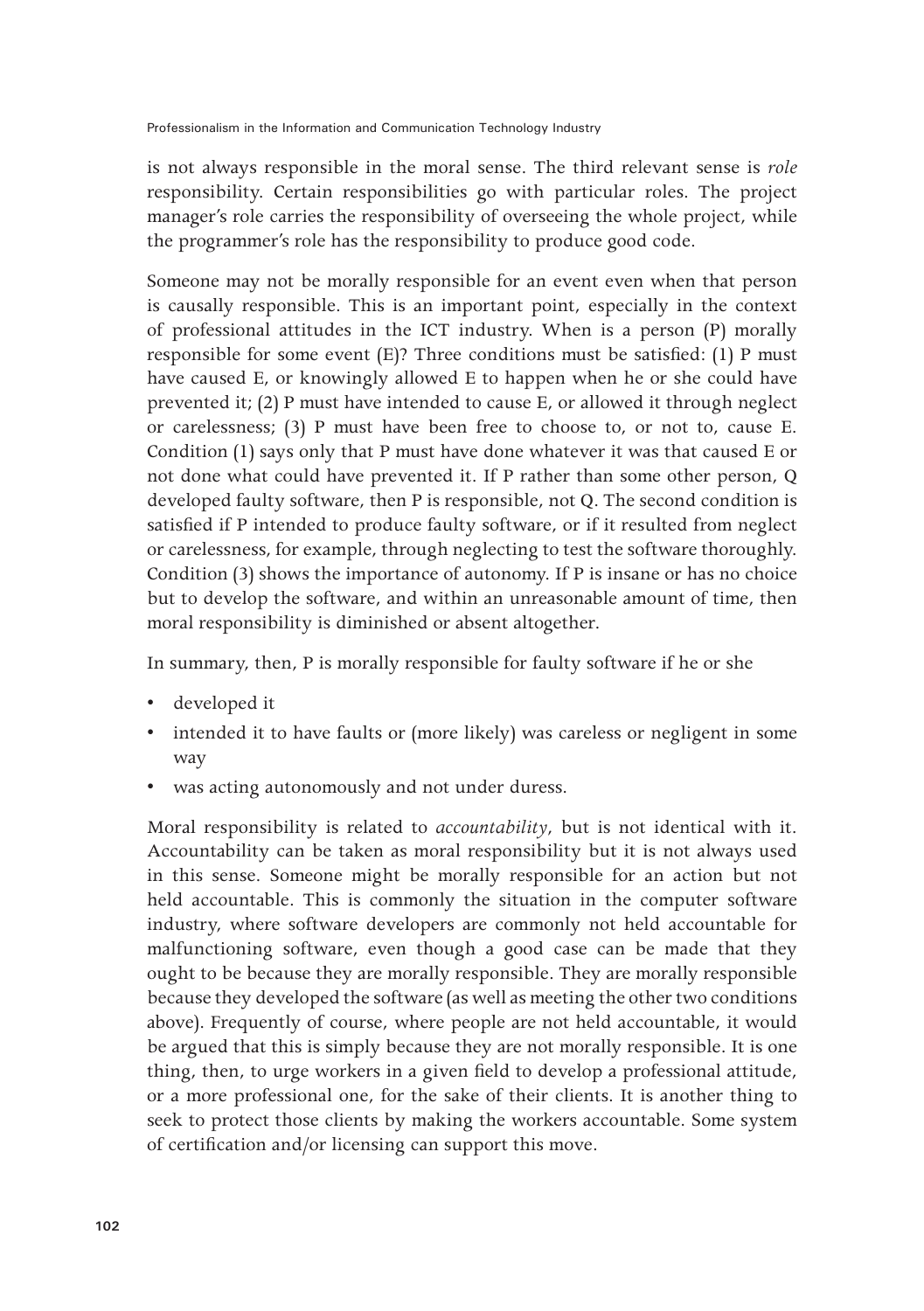It might be objected, reasonably, that this picture is overly simplistic because software is not usually developed by just one person. Normally, the software development will be undertaken by a team, possibly a large one. In such cases, the argument goes, nobody can be held morally responsible. This is the problem of collective responsibility, sometimes called the 'many hands' problem.

Because many people are involved in typical software development projects, when something goes wrong, it is not always easy to say who is morally responsible, and who, if anyone, ought to be held accountable and liable for any damages. One solution is just to say that the group, or organisation, is responsible. In everyday talk we do this frequently, for example, when a large company is responsible for environmental damage. Two problems are worth pointing out here. One is a degree of unfairness. Not everyone in a group is equally responsible or even responsible at all. Not all employees will have played a role in the damage that was caused. The second problem is that moral responsibility is something that can only be attributed to autonomous human beings, not organisations.

While it is probably true that, in most cases where there is collective responsibility, no individual will bear the entire blame, it does not follow that moral responsibility cannot be attributed to many individuals. Many can, therefore, be held accountable to varying degrees. Not everyone in the development team will necessarily bear the same level of responsibility for the faulty software and some, perhaps, will have no responsibility at all. A careless programmer can bear responsibility, as can someone who is negligent in the testing of the product. In most cases, ultimate responsibility must be borne by the project manager whose role is to oversee the project. Responsibility cannot be avoided simply because a large team is involved in software development.

A further aspect of collective responsibility must be noted. While not all individuals are at fault, and those that are do not share equal responsibility, there is a sense in which all, with only several exceptions, can plausibly be held accountable. If I do nothing to try to change the situation of my team's or company's carelessness, I am helping to perpetuate a climate in which faults, mistakes or accidents are more likely to occur. So I can and ought to be held accountable to some extent, even though I did not cause the events, or intend them to happen. In Larry May's terms, I can be morally tainted even if I cannot be blamed for the event itself (May and Hoffman, 1991, chpt 15). The exceptions are where I have protested or attempted to change the situation, or am not in a position of influence; for example, if I could not reasonably be expected to know of the situation (See Feinberg 1970, chpt 9 for more discussion of these exceptions). Given this, all, or most, members of a group, team or company can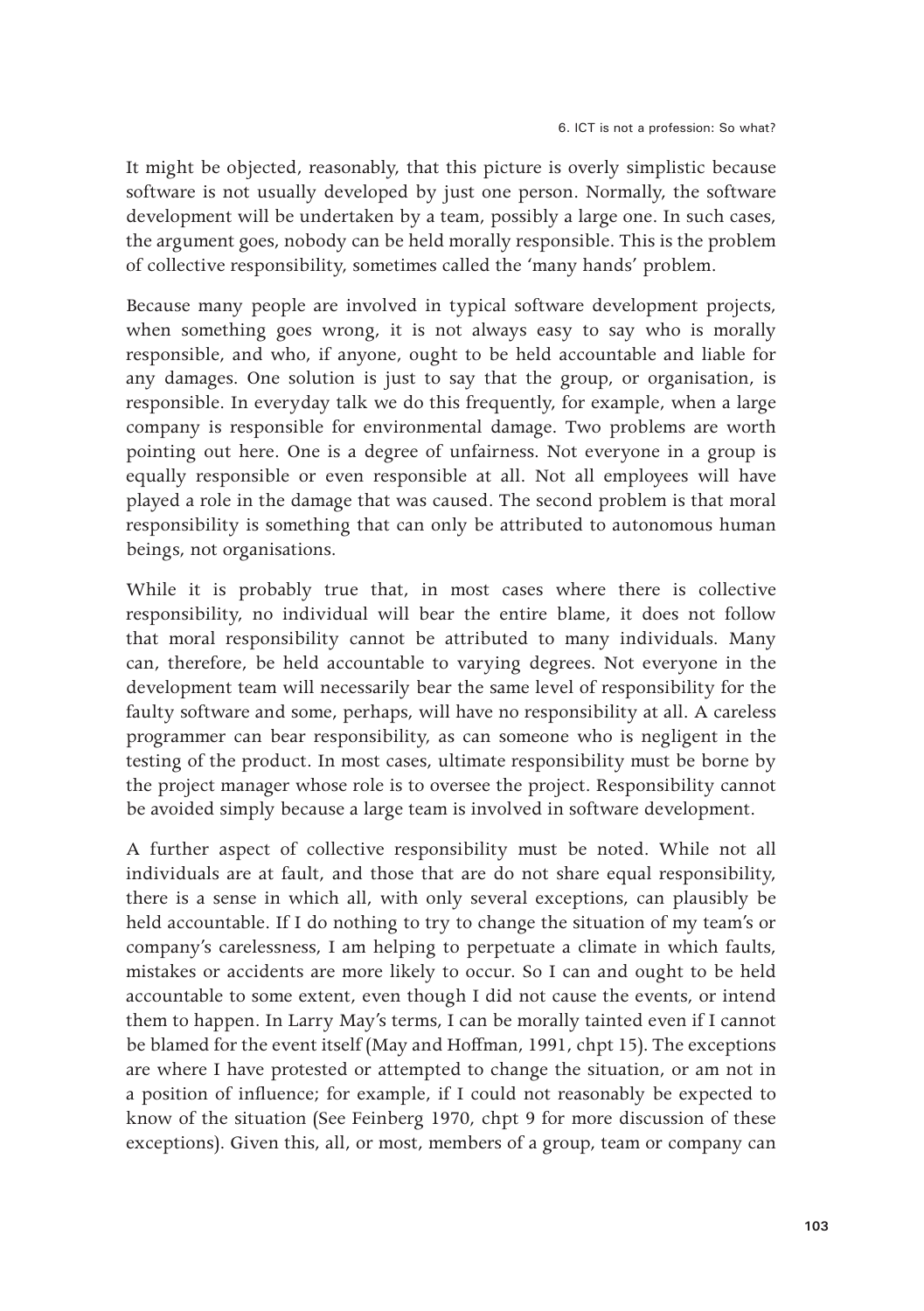Professionalism in the Information and Communication Technology Industry

be held collectively responsible for faulty software. Software developers can no more avoid moral responsibility for their products than developers and builders of aeroplanes, cars or bridges.

A central component of a professional attitude, it was stated earlier, was taking seriously one's responsibilities and acknowledging that one is morally responsible for one's actions. Three senses of responsibility were distinguished: causal, moral and role. The discussion so far has primarily concerned the first two, but role responsibility is also important in professional attitudes. The practitioners of many different occupations have responsibilities to others because of their roles — over and above the responsibilities that they have as human beings. An electrician has special responsibilities with respect to the wiring of houses, just as a medical practitioner has special responsibilities towards patients, and software developers do towards their clients. Doctors, lawyers, computer scientists and others have professional bodies with codes of ethics to regulate or guide their members. Builders and plumbers have the same, even if they are not called professional bodies. A professional attitude involves a moral stance. This includes the ability to see one's work in the context of the larger society, how it contributes to that society, and taking moral responsibility for one's work. Codes of ethics attempt to clarify and partly formalise this stance.

### **A professional attitude in ICT**

At the beginning of this chapter we made the twin claims that ICT was not a profession in any significant sense and that this did not matter. The argument has been that there are no professions, in the sense that many claim that there are, but that nothing much follows from that because what is important are *professional attitudes*. These professional attitudes are closely related to the special responsibilities that come with particular occupations, and this set of occupations is much broader than the set of the so-called professions. People in many occupations have special responsibilities over and above the responsibilities that we all have. A medical doctor, for example, has the responsibility to provide health care, and 'the role of the lawyer is to promote justice', as we saw in e) above. We all have some responsibility as citizens to assist others with respect to health care and justice, but not to the degree that doctors and lawyers respectively do. ICT practitioners have special responsibilities, too, with respect to society because of their expertise. Not only their direct clients but also the general public are vulnerable to the systems developed and maintained by these workers. It does not matter if ICT is not a profession and is not seen as one, even by its practitioners, but it is vitally important that those in the industry have professional attitudes toward their work, especially those who develop and maintain computer systems, including networks. This is the area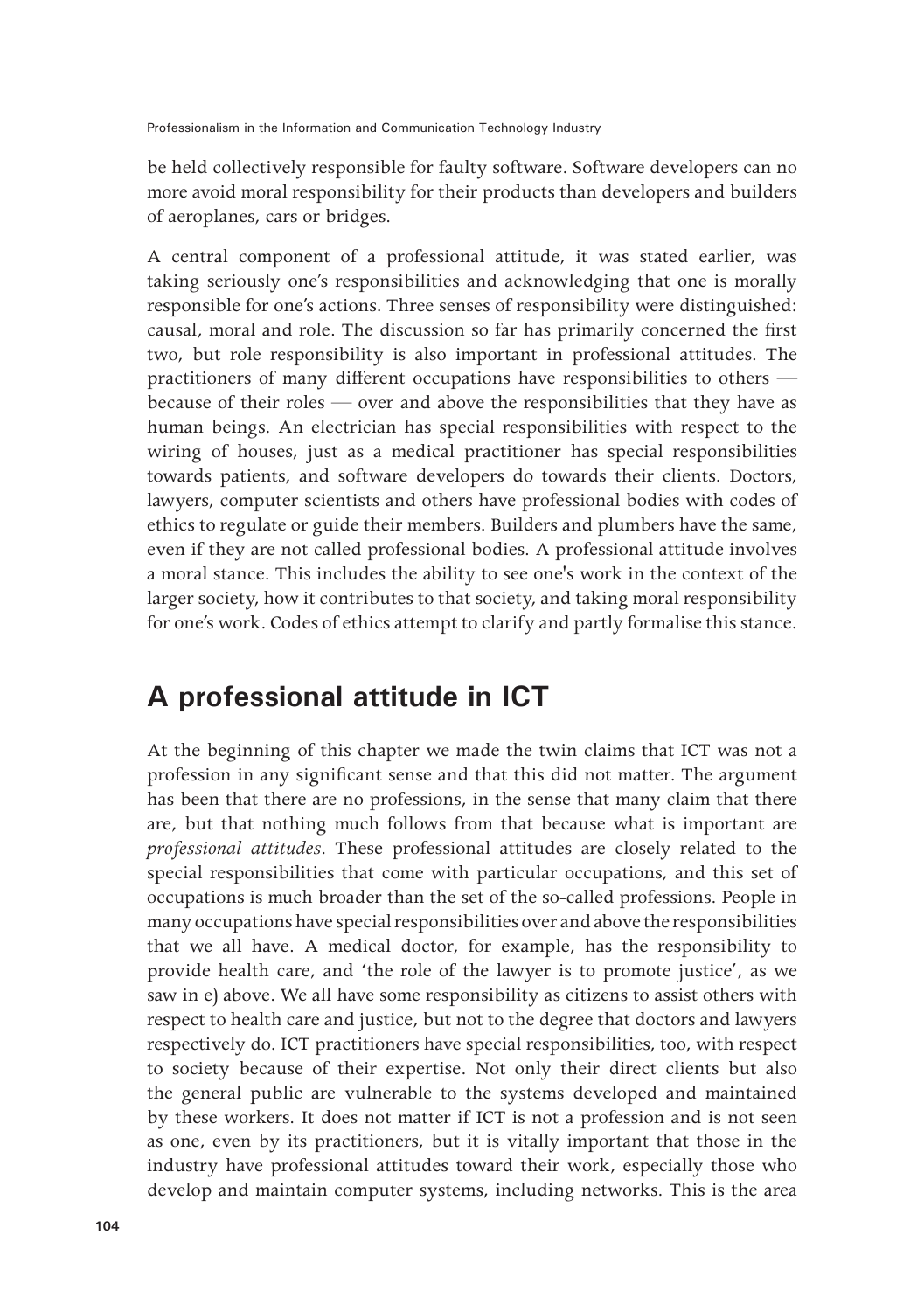in which professionalism in ICT has been most discussed and with good reason. These systems have a profound impact on modern life and system failures or malfunctions can vary from annoying to catastrophic. While there have been many calls for greater professionalism, it is not clear that these calls have been heeded. A recent report suggested that professional attitudes in the industry are not as prevalent as is desirable, and the industry as a whole has been reticent to recognise moral responsibility for software systems. The industry clearly is not devoid of people with professional attitudes (see Section Two of this book), but such attitudes do not always come to the fore as much as they should. For example, in a recent study, some of the interview comments suggested that there is not a strong commitment from all ICT workers to professionalism. While only one comment states explicitly that 'Most IT people do not want to be professional', other statements, such as 'Lots of money in the industry', 'Computing has been seen as a way to make money and then leave', 'People don't take responsibility', 'Gap between what the customer wants and what they need. Often they are given what they want with full knowledge that this is not what they need', 'No encouragement to be responsible', and 'Outsourcing is a problem because of lack of responsibility' indicate that many practitioners do have professional attitudes and they are concerned about the substantial number of their colleagues who do not share their attitude (Lucas and Weckert, 2008).

Typical licensing agreements for shrink-wrapped software also indicate a lack of professional attitudes in the industry:

8. Disclaimer of Warranties.

A. You expressly acknowledge and agree that use of the Apple software and services is at your sole risk …, the Apple software and services are provided 'as is', with all faults and without warranty of any kind, and Apple and Apple's licensors … hereby disclaim all warranties and conditions with respect to the Apple software and services, …, including … satisfactory quality, …. Apple does not warrant … that the operation of the Apple software or services will be uninterrupted or error-free, or that defects in the Apple software or services will be corrected (the text has been changed from uppercase in the original to make it more readable) (APPLE INC, 2008).

The above disclaimer makes it clear that no responsibility is taken for faults in software. It is common for new cars, vacuum cleaners and so on to be faulty, but we expect that the warranty will cover their replacement or repair. Responsibility is taken for those products. It is true, of course, that thorough software testing is difficult. It is true, too, that where a problem arises it could be caused by the operating system or the hardware on which the purchased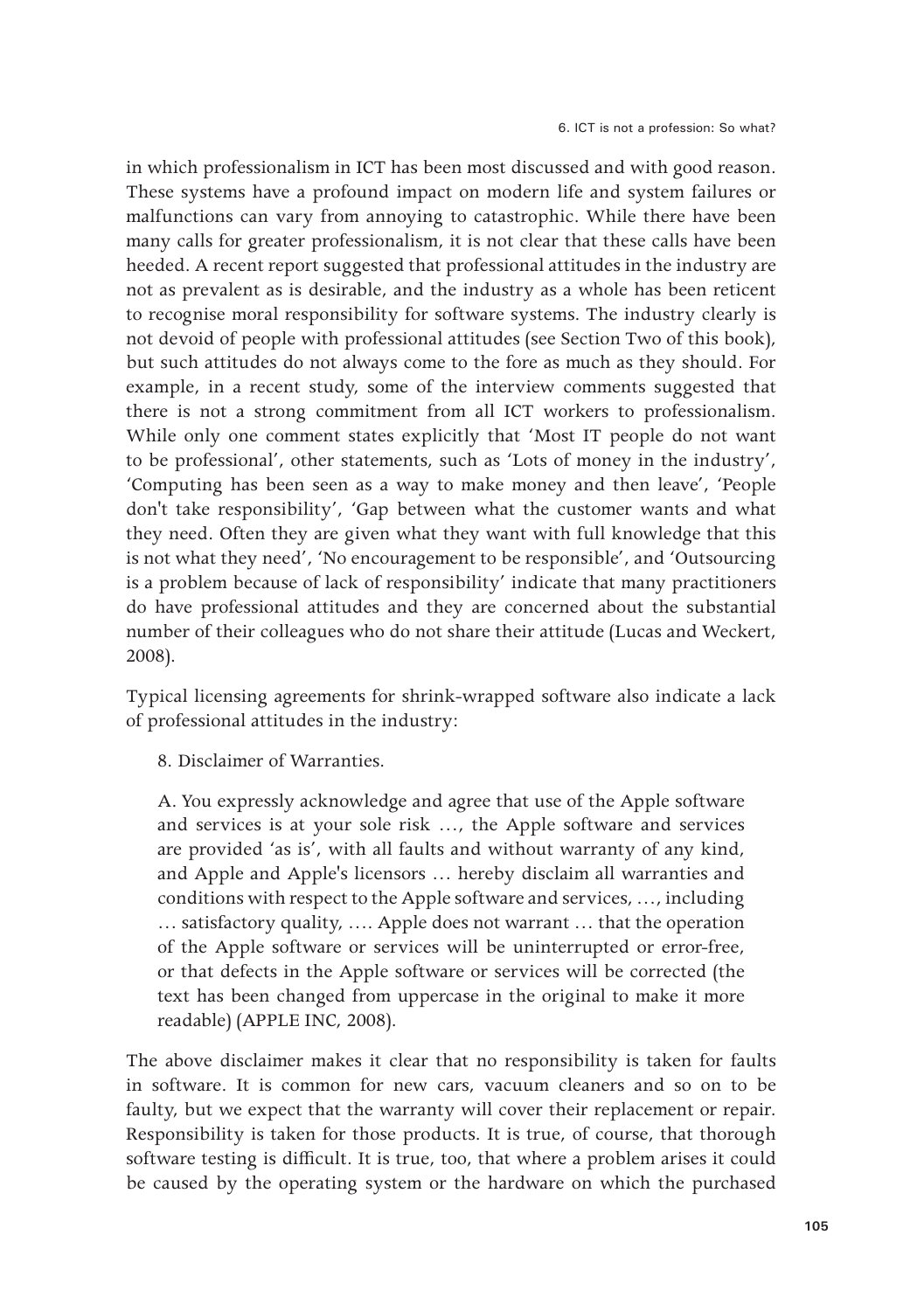Professionalism in the Information and Communication Technology Industry

software is running. Nonetheless, these disclaimers, which are the norm rather than the exception, do suggest that the ICT industry as a whole does not take responsibility as seriously as it could, and taking responsibility is, as we have argued, part of professionalism. The commitment to professionalism in the sense of having a professional attitude as defined earlier, does not appear to be as strong as is desirable.

### **Conclusions**

We have argued here that ICT is not a profession, in any significant sense, for a number of reasons, but, primarily, because the notion of a profession itself is not important or useful. What is important is having a professional attitude and all that that entails, particularly a willingness to take responsibility for one's actions. Encouraging such attitudes should take precedence over efforts to make ICT a recognised profession. ICT practitioners play an essential role in many aspects of modern life — their work has major impacts on the economy and, in the case of safety-critical systems, their decisions can have life and death implications. Having a professional attitude in the ICT industry is equally important as in medicine and law.

### **References**

- Apple Inc, 2008, 'iwork software license agreement', <http://images.apple.com/ legal/sla/docs/iwork09.pdf> 10 November.
- Australian Council of Professions (ACP), 1997, 'Definition of a profession', <http://www.professions.com.au/defineprofession.html>
- ACS, 2010, *Australian ICT statistical compendium 2011*. <http://www. acs.org.au/\_\_data/assets/pdf\_file/0019/9307/Australian-ICT-Statistical-Compendium-2011.pdf>
- Boykin, D, 2007, 'Is it time to license software engineers?', *PE Magazine*, December, <http://www.nspe.org/PEmagazine/pe\_1207\_Software\_License. html>
- Feinberg, J, 1970, *Doing and deserving: essays in the theory of responsibility*, Princeton University Press.
- Gotterbarn, D, 2004, 'Informatics and professional responsibility', in TW Bynum & S Rogerson (eds), *Computer ethics and professional responsibility*, Wiley-Blackwell, pp 107–18.